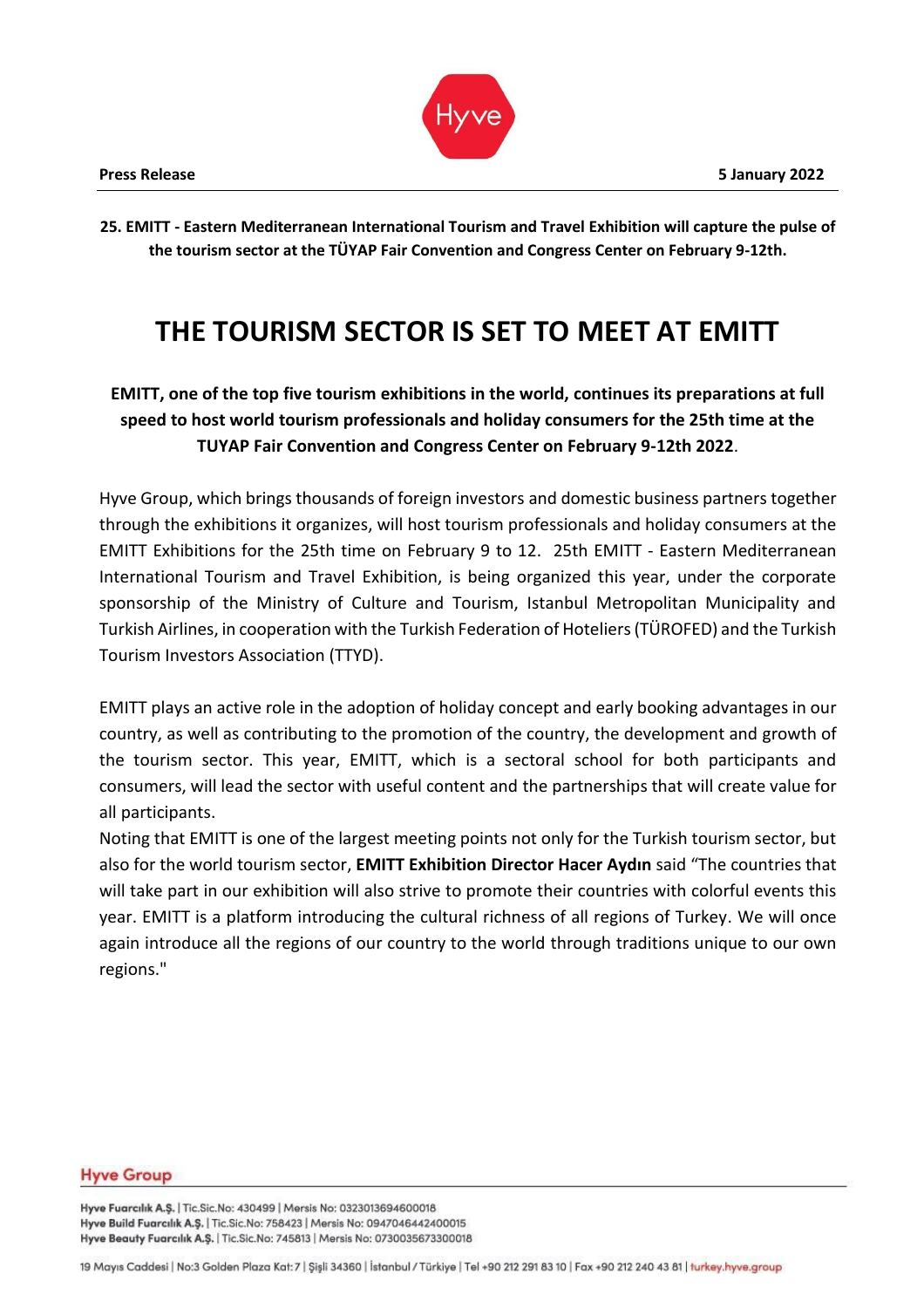

## **We are more optimistic and hopeful about 2022**

**EMITT Exhibition Director Hacer Aydın,** addressed her expectations of tourism in the year 2022 and noted that "Breaking all-time records in 2019 by hosting 45 million tourists and yielding 34,5 billion foreign currency inflow, our country experienced a loss of 69.14 percent in the number of tourists visiting and a loss of 65.1 percent in tourism revenue due to the pandemic and generated an income of 12 billion 59 million dollars in 2020. Opening the tourism season in June 2021, Turkey has made significant turns on both the number of tourists and tourism revenue in a short time. Despite the effects of the epidemic, we bid farewell to the year 2021 with 29 million tourists and a tourism revenue exceeding 24 billion dollars. We see an 83 percent increase in the number of visitors and a 100 percent increase in revenue in tourism compared to the previous year. We expect that more than 40 million tourists will visit our country and we will generate a tourism income of about 35 billion dollars through these visits in 2022. Finally, corporate travel trends are one of the important standing points for exhibitors. In general, some criteria need to be met for the positive transformation of exhibition tourism. In order for the exhibition tourism figures in 2019 to be reached, countries need to raise their vaccination levels, the travel permits issued by countries after the closure should be expanded, and the reworked budget structures should be positive. After two years of uncertainty, we can still not be 100% clear about what the future of travel will be, but we can look forward to a brighter horizon. Travel requirements, health and hygiene protocols, safety measures and sustainability will continue to be high on the agenda in 2022. Holiday lovers have started planning long-distance trips and much missed holidays again, but still outdoor activities and socially distanced events and destinations will also be at the forefront."

**President of the Turkish Tourism Investors Association, Oya Doğan,** expressed her thoughts about the EMITT – Eastern Mediterranean International Tourism and Travel Exhibition and said **"**Together with our stakeholders, to be a part of EMITT which makes useful contributions to the national and international dimensions of our country's tourism for 25 years with its steady success and the added value it creates, brings pleasure to us."

Doğan followed their thoughts with, "As the Turkish Tourism Investors Association (TTYD), we have made efforts to contribute to EMITT much more strongly in 2018 and 2019. In 2020, we contributed to the brand value of EMITT by holding the Tourism Investments Forum, which has been missing for many years in our country, just before EMITT in 2020. We will continue to work to ensure that EMITT becomes an international tourism phenomenon that is growing a little more every year, bringing our country's tourism a little closer to its major goals."

#### **Hyve Group**

Hyve Fuarcılık A.Ş. | Tic.Sic.No: 430499 | Mersis No: 0323013694600018 Hyve Build Fuarcılık A.Ş. | Tic.Sic.No: 758423 | Mersis No: 0947046442400015 Hyve Beauty Fuarcılık A.Ş. | Tic.Sic.No: 745813 | Mersis No: 0730035673300018

19 Mayıs Caddesi | No:3 Golden Plaza Kat: 7 | Şişli 34360 | İstanbul / Türkiye | Tel +90 212 291 83 10 | Fax +90 212 240 43 81 | turkey.hyve.group